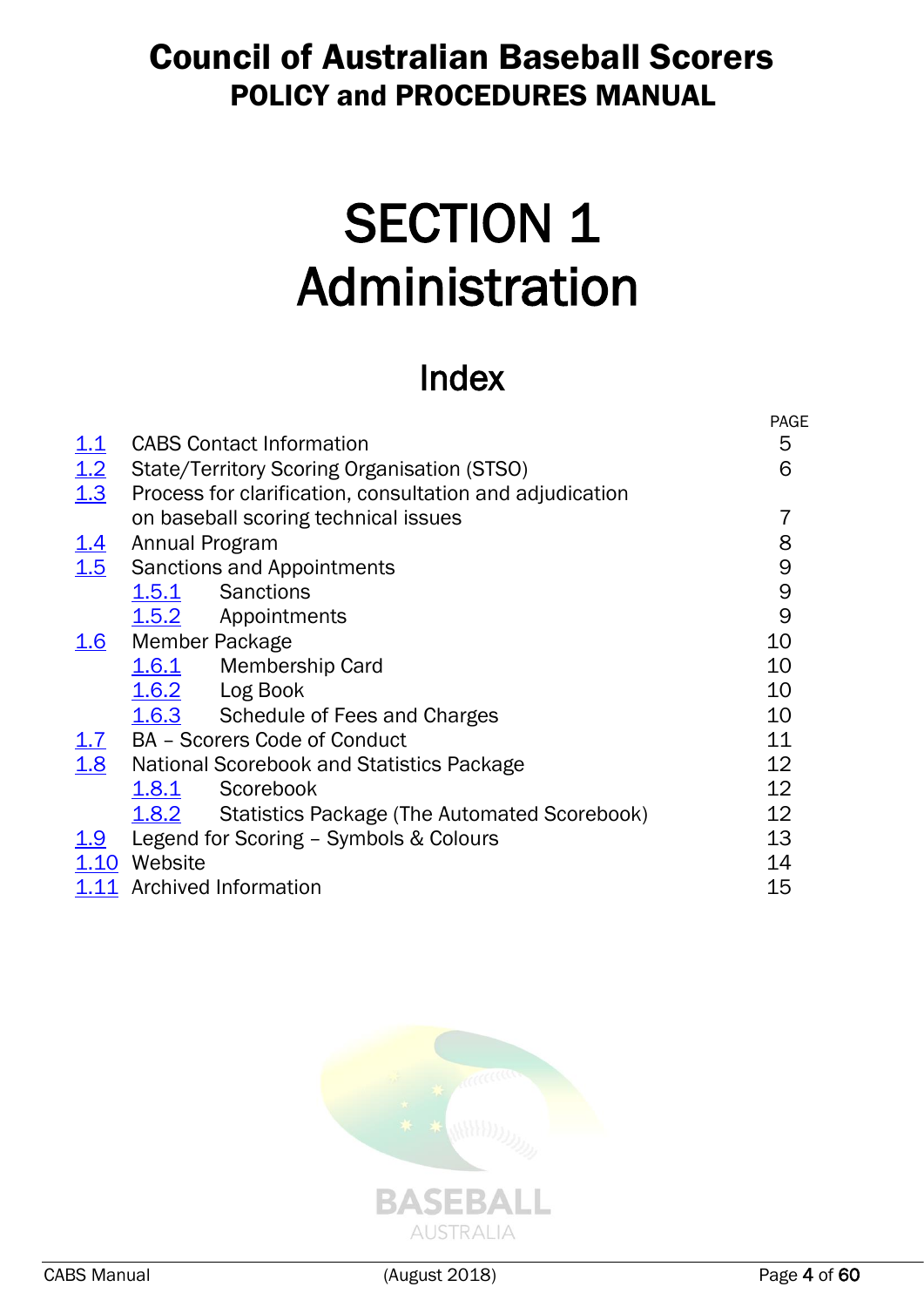# *SECTION 1 – ADMINISTRATION*

# <span id="page-1-0"></span>*1.1 CABS CONTACT INFORMATION*

Website [www.scorers.baseball.com.au](http://www.scorers.baseball.com.au/)

CABS Coordinator Lorraine Dunn 9 York Street Happy Valley SA 5159 Phone 0417 824 775 E-mail cabscoordinator@gmail.com

CABS Technical Commissioners (all enquiries to be directed to CABS Coordinator)

Steve Eads Meri Brealey Caroline Adamson

### BA Head of Technical Officials

Brett Robson [brett.robson@baseball.org.au](mailto:brett.robson@baseball.org.au)

### CABS - STSO Accreditation Coordinators

Vicki Beard A.C.T. Meri Brealey **Queensland** Michele Winther **Victoria** 

Robyn Turton Country New South Wales Sue McCullough New South Wales Rachel O'Brien Northern Territory Cathy Hill South Australia Natalie Todd Western Australia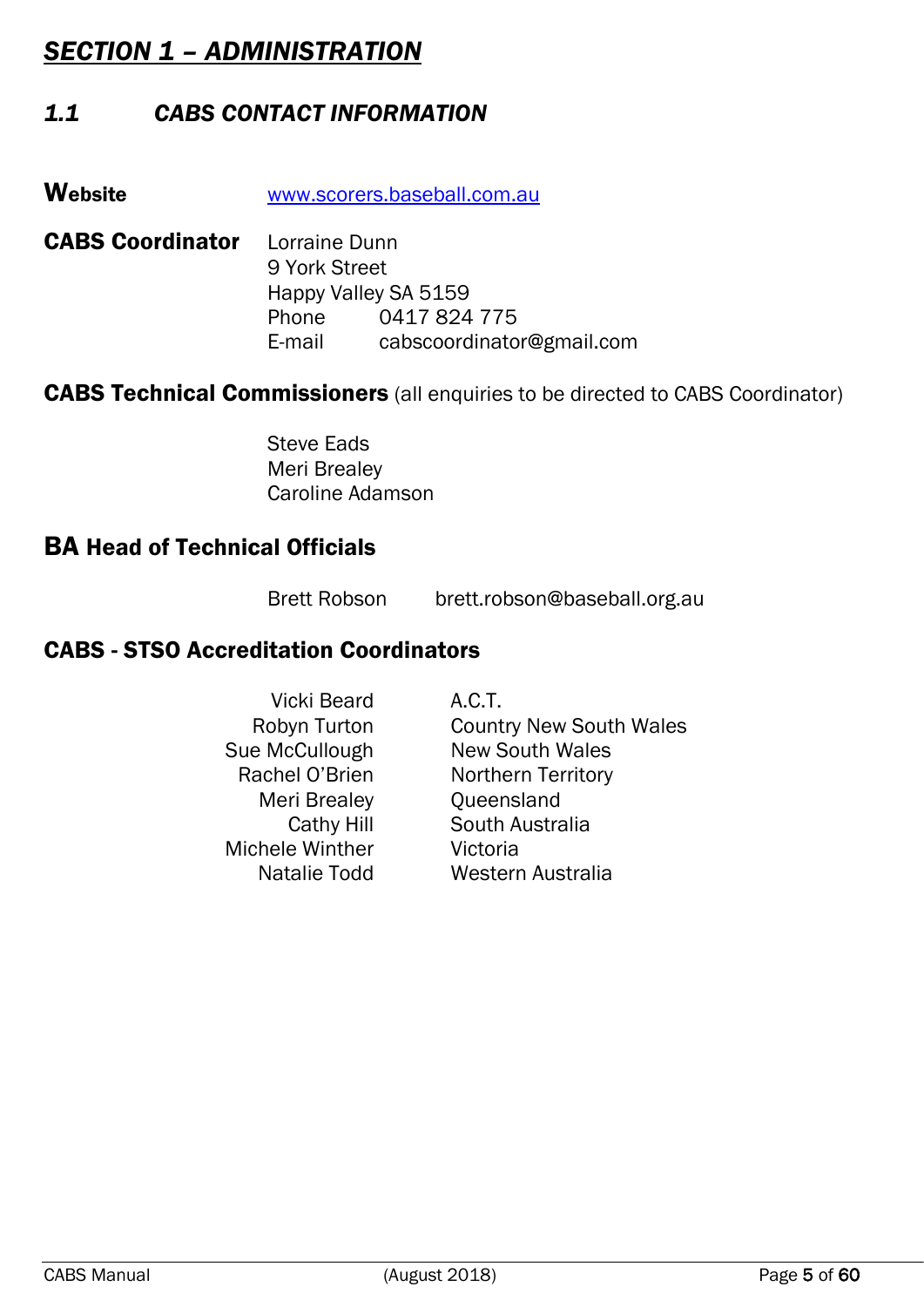# <span id="page-2-0"></span>1.2 STSOS (STSO*)*

Country Baseball NSW

| A.C.T. | Vicki Beard             |  |
|--------|-------------------------|--|
|        | Vicki.beard@hotmail.com |  |
|        |                         |  |

|                           | Robyn Turton<br>robyn@jolissa.com                             |
|---------------------------|---------------------------------------------------------------|
| <b>New South Wales</b>    | Kaye Cooper (President)<br>kayecooper54@gmail.com             |
| <b>Northern Territory</b> | Rachel O'Brien<br>rachob75@gmail.com                          |
| <b>Queensland</b>         | Sharon Butty (State Director of Scoring)<br>ssbutty@gmail.com |
| <b>South Australia</b>    | Michael Phillips (President)                                  |

Western Australia Matalie Todd (President)

MikeP1961@outlook.com

[mwinther52@hotmail.com](mailto:mwinther52@hotmail.com)

[scorerswa@amnet.net.au](mailto:scorerswa@amnet.net.au)

**Victoria** Michele Winther (State Director of Scoring)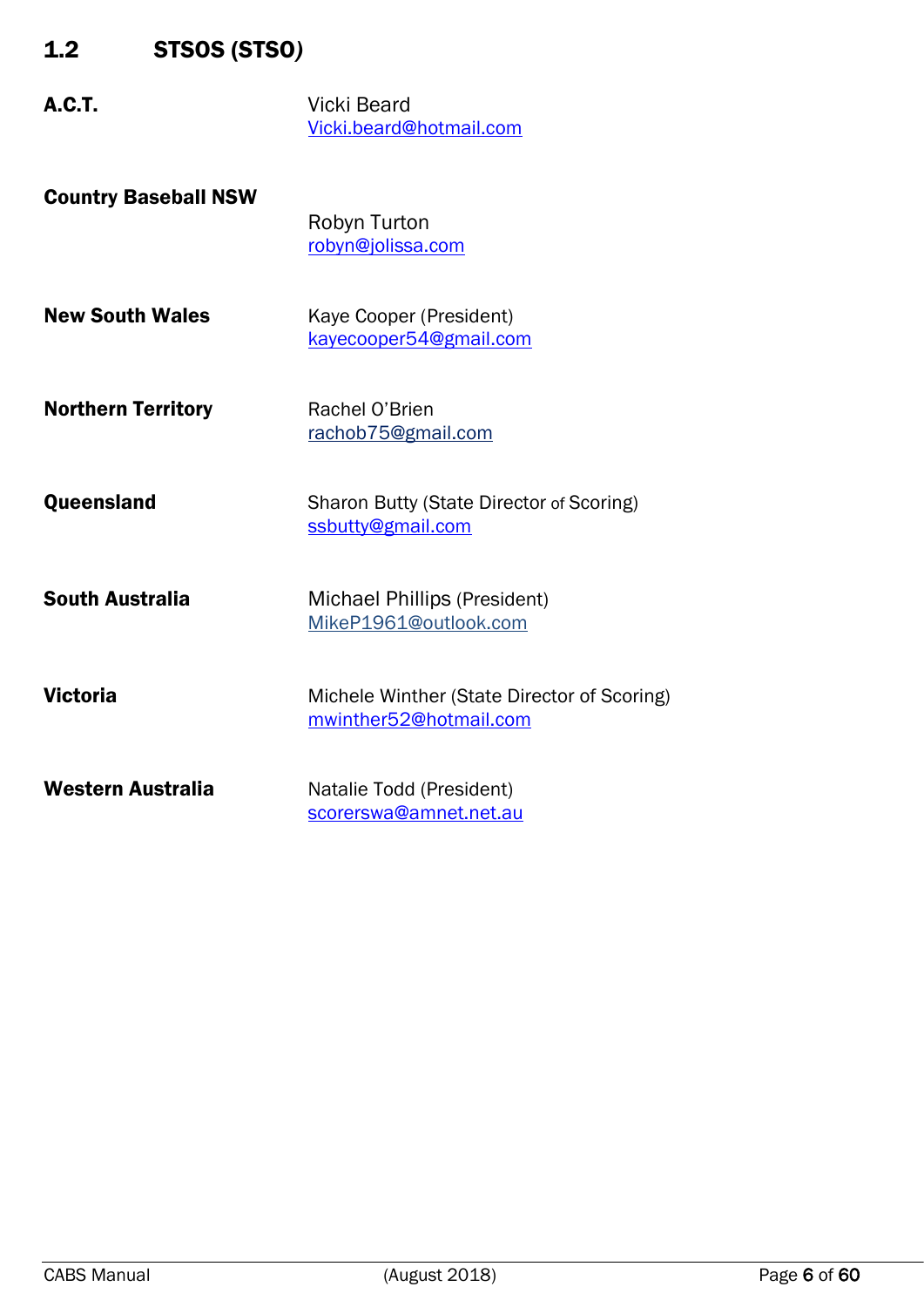# <span id="page-3-0"></span>*1.3 PROCESS FOR CLARIFICATION, CONSULTATION AND ADJUDICATION ON BASEBALL SCORING TECHNICAL ISSUES*

The CABS Technical Commission is the recognised BA authority for clarification, consultation and adjudication on baseball scoring technical issues. The Official Rules of Baseball and the World Baseball Softball Confederation Scorekeepers Manual are recognised as the only official reference used when adjudicating on baseball scoring rules.

The following processes should be followed:



CABS Train the Trainer Workshop

In both situations above it should be noted that any rule requiring clarification will automatically be ruled on by CABS Technical Commission and communicated to initial contact as well as all STSOs.

Should a rule require further discussion or any parties are dissatisfied with the outcome they may appeal in writing to CABS Technical Commission through the CABS Coordinator stating their grounds for disagreement. This appeal must be supported by solid evidence of a specific rule reference. All rule clarifications and disputes will be discussed at the next CABS workshop.

#### *Request for ruling by an individual:*

If an individual scorer believes the above process for State/Territory organisations has not been adhered to and remains dissatisfied with the outcome they may request in writing to the CABS Technical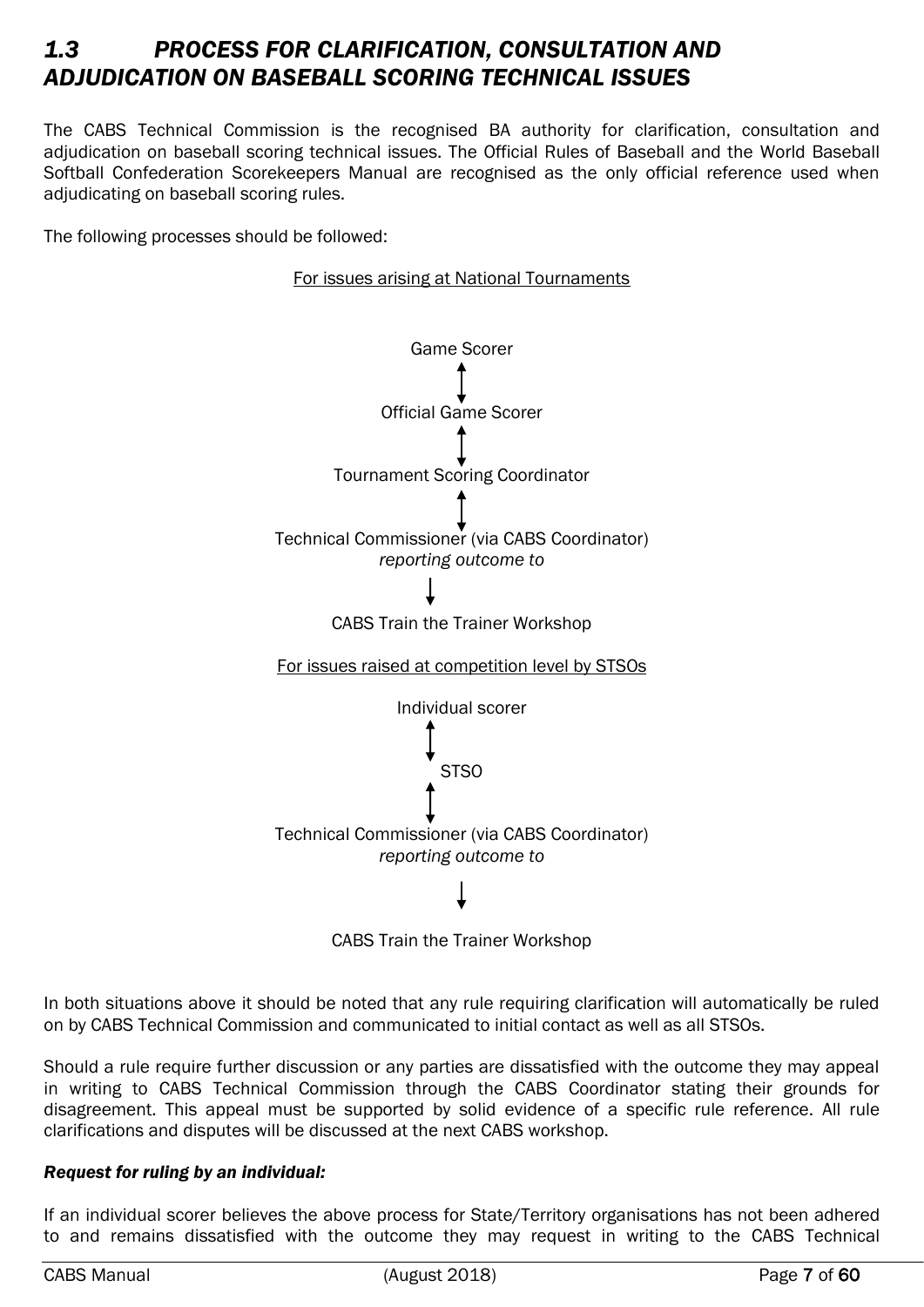Commissioners via the CABS Coordinator that the rule and grievance in question be reviewed (copy of request to be forwarded to the relevant STSO for their records).

The CABS Technical Commission will liaise with the STSO and individual to substantiate the reasons for the request and if make a ruling clarification. The outcome will be communicated to both parties in writing and added to the CABS workshop agenda.

#### *Query and grievance raised by Individual*



### <span id="page-4-0"></span>*1.4 ANNUAL PROGRAM*

| <b>January</b>   | 1 <sup>st</sup> Membership expires, Log books and collection of fees to commence.                                                                                                                                   |  |  |  |
|------------------|---------------------------------------------------------------------------------------------------------------------------------------------------------------------------------------------------------------------|--|--|--|
| <b>February</b>  | Tournament Scorers' Coordinators to forward copy to CABS Coordinator of report<br>prepared for BA, Head of Technical Officials, and for information of Technical Commission<br>and reporting on to TMC as required. |  |  |  |
| <b>March</b>     | 31 <sup>st</sup> Deadline for verification of logbook & payment of member fee.                                                                                                                                      |  |  |  |
| <b>April</b>     | 30th STSO items for Technical Commissioners attention to be forwarded to CABS<br>Coordinator.                                                                                                                       |  |  |  |
| June             | $15th$ Accreditation examination(s) for the current financial year to be completed.                                                                                                                                 |  |  |  |
| July/August      | Technical Commission meeting held to review year/s, set exams and plan CABS Train the<br>Trainer workshop.                                                                                                          |  |  |  |
| <b>August</b>    | CABS Train the Trainer workshop to be conducted.                                                                                                                                                                    |  |  |  |
|                  | Remind STSOs of testing timetable.                                                                                                                                                                                  |  |  |  |
| <b>September</b> | 1 <sup>st</sup> Release of exam papers to STSOs<br>30 <sup>th</sup> Endorse appointment of Tournament Scorers' Coordinators for each of the National<br>Tournaments to be held in ensuing year.                     |  |  |  |
| <b>October</b>   | 31 <sup>st</sup> Applications for Level 4 / 4IT assessment in the new year to be submitted.                                                                                                                         |  |  |  |
|                  | Applications for National Tournament scoring panel appointments.                                                                                                                                                    |  |  |  |
|                  | Liaise with State/Territory Tournament Scorers' Coordinator to determine if further<br>appointments for Tournament scoring panels are required.                                                                     |  |  |  |
| <b>December</b>  | $1st$ – Amendments to STSO exam timetable to be forwarded to the CABS Coordinator.                                                                                                                                  |  |  |  |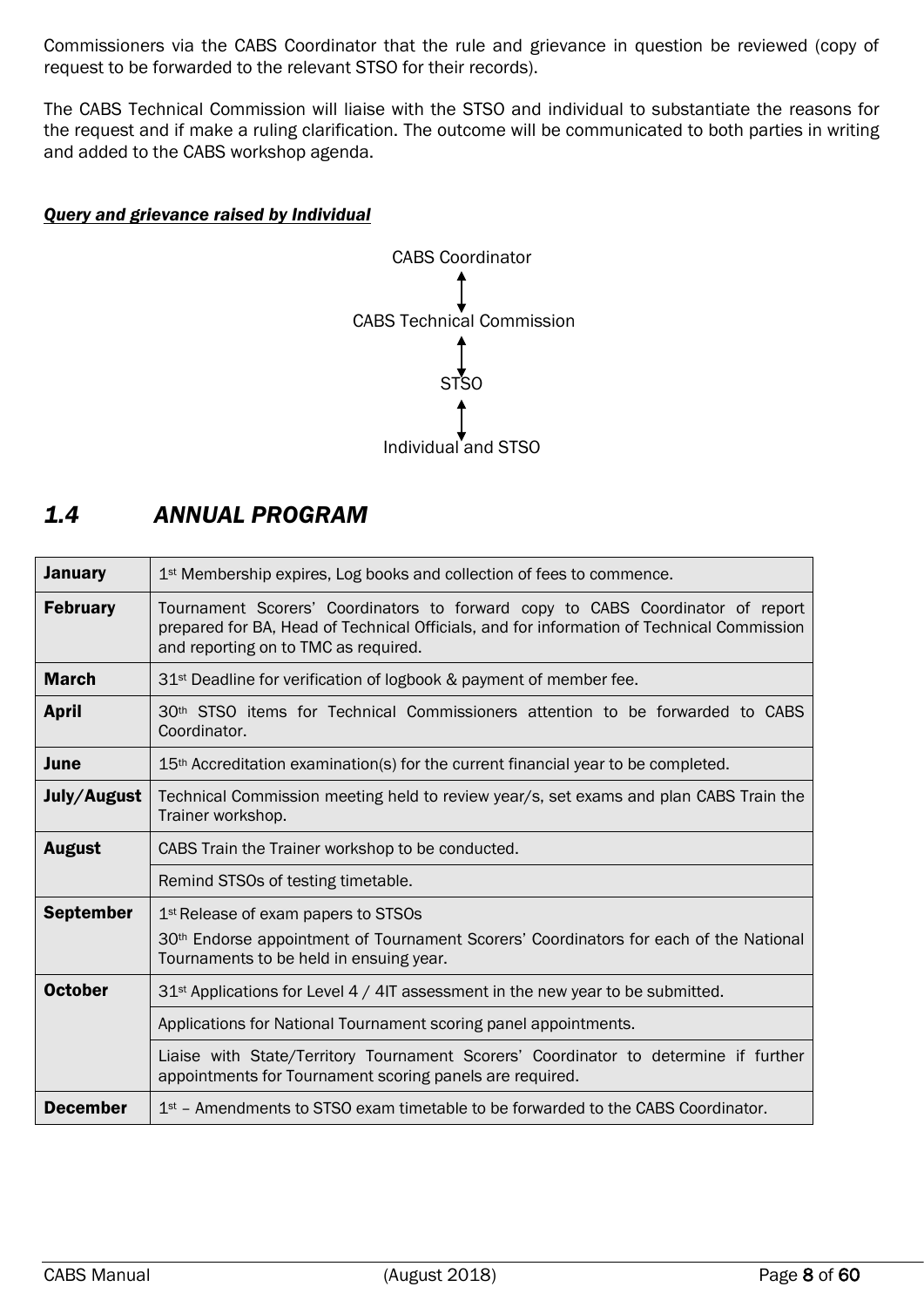### <span id="page-5-0"></span>*1.5 SANCTIONS & APPOINTMENTS*

#### <span id="page-5-1"></span>*1.5.1 SANCTIONS*

All scorers travelling overseas as part of private tour party or as an individual undertaking scoring duties should seek sanctioning by BA.

#### *Private Tour Parties*

If the scorer is part of a group and listed in that group which is sanctioned by BA no further action is required.

#### *Individuals undertaking scoring duties overseas*

WBSC appointments - need to be sanctioned by BA after consultation with CABS.

It is recommended that for any situations where individuals may be travelling overseas to undertake scoring duties they should first contact BA to enquire whether sanctioning is required.

#### <span id="page-5-2"></span>*1.5.2 APPOINTMENTS*

CABS will endeavour to seek out and publicise via the website and STSOs, any scoring appointments or opportunity for advancement which may become available.

All interest and applications should be in writing to the CABS Coordinator for consideration.

On receipt of an application CABS Technical Commissioners will assess same and recommend appointments based on merit to BA for consideration. Upon endorsement by BA successful scorers will be advised in writing of their appointment.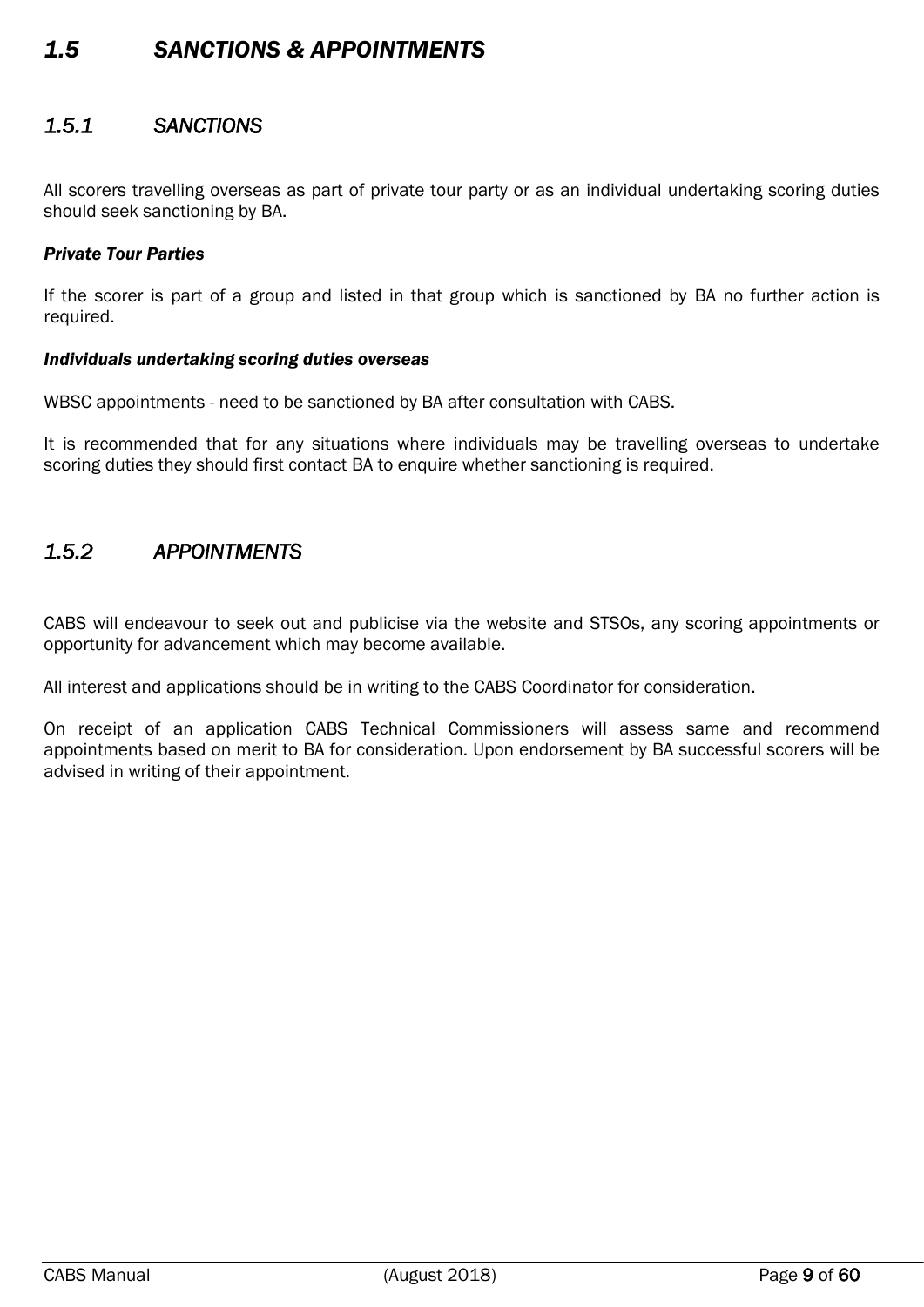# <span id="page-6-0"></span>*1.6 MEMBERS PACKAGE*

### <span id="page-6-1"></span>*1.6.1 MEMBERSHIP CARD*



#### *1.6.2 LOG BOOK*

Please note, log books are to continue until filled regardless of change of level of accreditation. When a level of accreditation is altered STSOs are to note the change in the candidate's log book.

NOTE – once a log book has been filled STSOs are to request a replacement log book for the member. The member is to retain the filled log book; it is suggested the log book be retained indefinitely as proof of scoring history.

#### <span id="page-6-2"></span>*1.6.3 SCHEDULE OF FEES and CHARGES*

#### *Accreditation*

Accreditation Application fee (to accompany form) \$ 5.00 (Levels 1; 2 & IT retained by STSO) Annual membership fee (due  $1<sup>st</sup>$  January)  $\qquad$  \$ 10.00 (per calendar year) CABS badge \$15.00

**NOTE** – Annual membership fee to accompany accreditation application fee (if unpaid); All remittances (except badge requests) are to be made payable to Baseball Australia.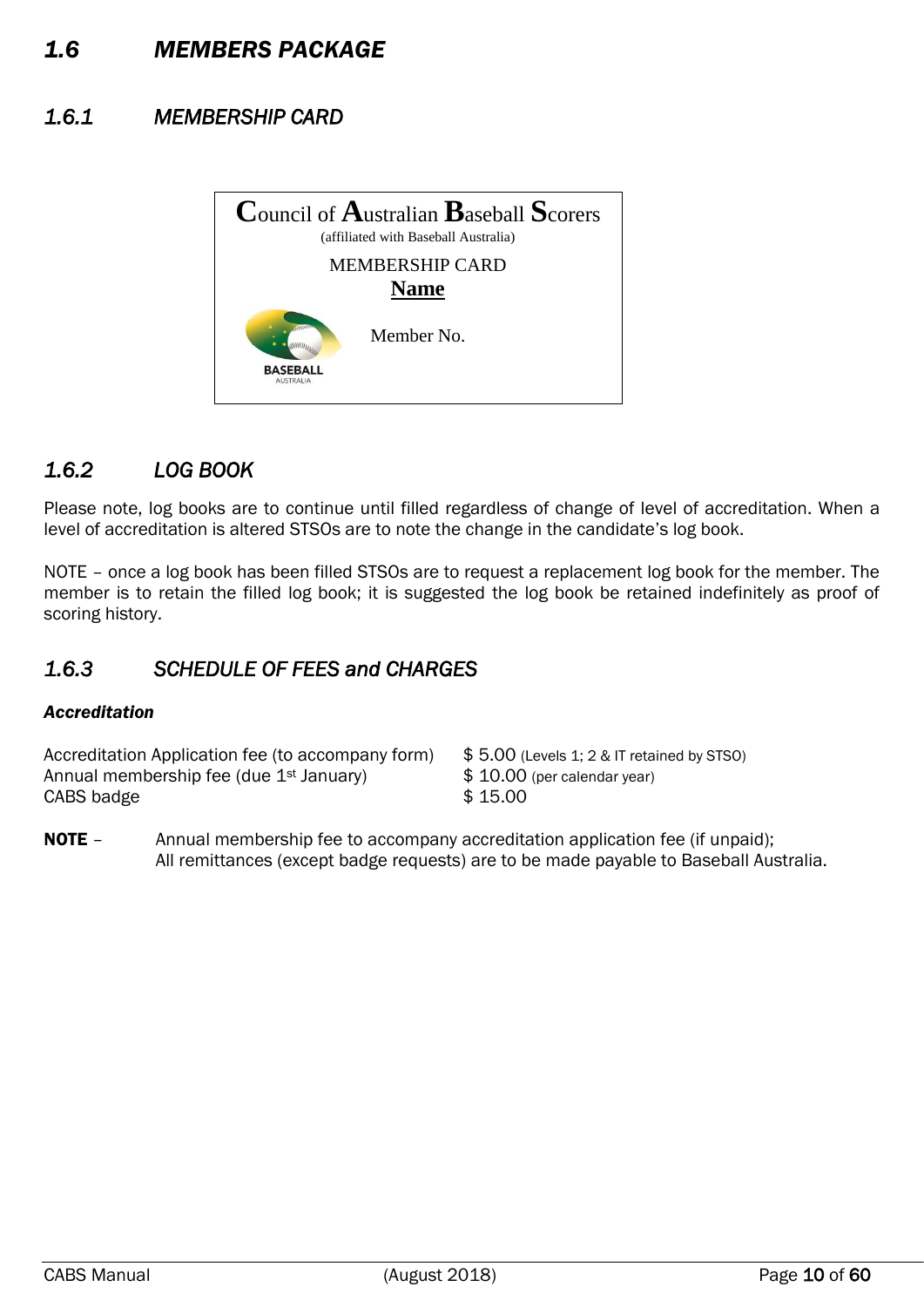# <span id="page-7-0"></span>*1.7 SCORERS CODE OF CONDUCT*

The Council of Australian Baseball Scorers' (CABS) Code of Conduct has been developed for all scorers to abide by whilst participating in an official capacity at any baseball game.

It is recognised that scorers play an integral role in our sport and their performance and professionalism is observed by all in the baseball community in their capacity as a scorer.

CABS scorers acknowledge responsibility and agree to:

- accept responsibility for all their actions/decisions;
- sit with the opposition scorer in a neutral scoring location;
- where possible remain in the designated scoring location until all post-game duties have been completed;
- be impartial on scoring deliberations;
- ensure scoring deliberations are made solely by the appointed scoring panel;
- declare a conflict of interest as necessary;
- keep abreast of rules and changing techniques of scoring;
- seek improvement and clarification on rulings as necessary;
- be respectful and open to discussion;
- share scoring expertise and knowledge with other scorers;
- be a good role model for other officials; and
- abide by relevant child protection legislation and practices.

In their role as a scorer will not:

- be guilty of barracking whilst scoring;
- be guilty of making criticism of other scorers, umpires, coaches or team players by word or gesture;
- draw players or coaches' attention to rule infringements, during the progress of the game;
- prompt the umpire about a ruling or status of pitch count unless invited; NOTE specific Tournament Rules regarding notification of pitch count to the umpire must be adhered to;
- change a recorded scoring decision without regard for the recognised official procedure for this instance;
- use mobile telephone whilst scoring;
- smoke or drink alcohol whilst scoring;
- make comment to the media unless authorised by the appropriate personnel; and
- discretion should be used prior to releasing information during a game to non-team or tournament officials.

Unofficial visitors are not encouraged to remain in the score box / game scoring area.

| Print name |  |
|------------|--|
|            |  |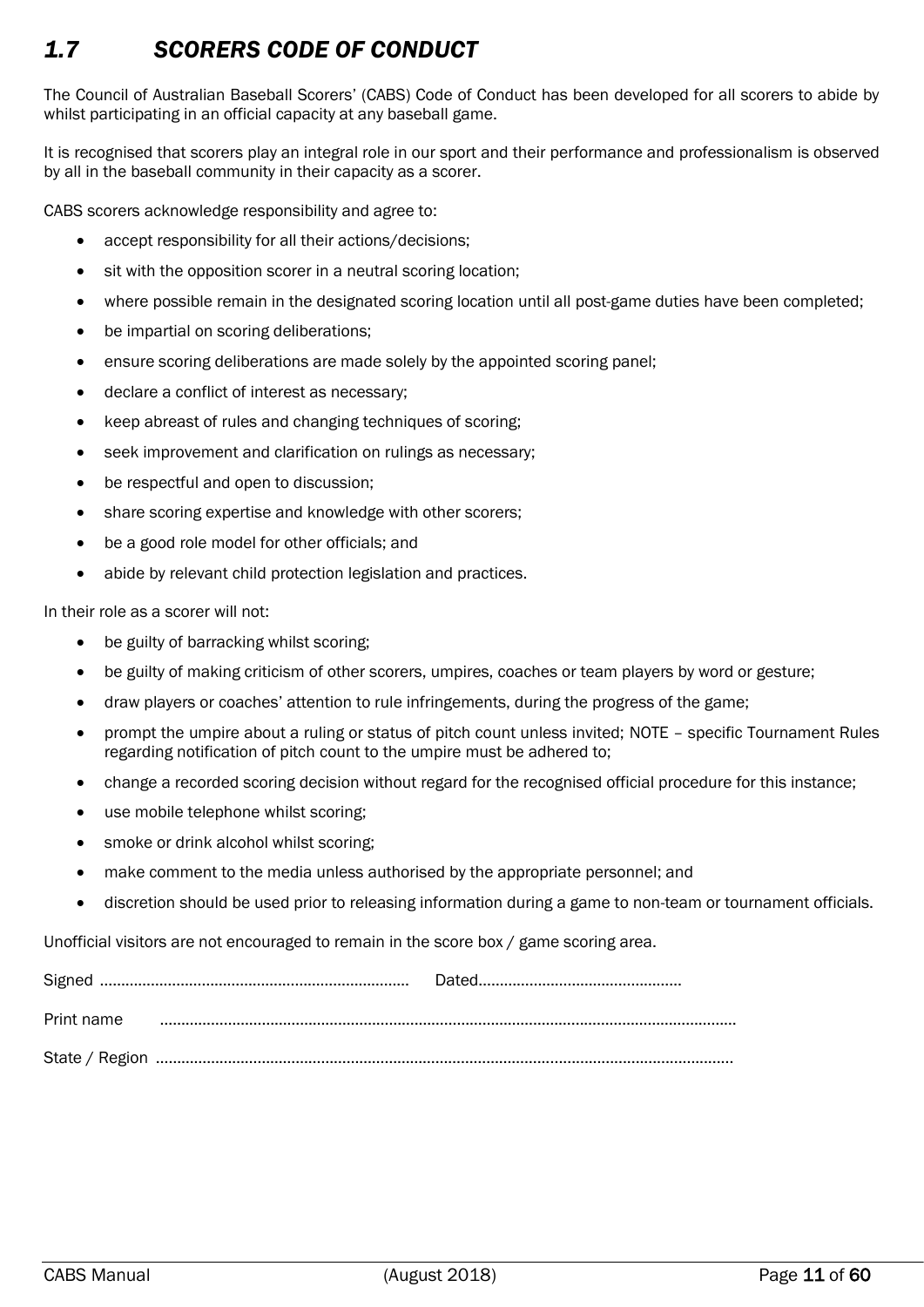# <span id="page-8-0"></span>*1.8 NATIONAL SCOREBOOK & STATISTICS PACKAGES*

#### <span id="page-8-1"></span>*1.8.1 SCOREBOOK*

BA and CABS have endorsed the national scorebook to assist in standardising baseball scoring within Australia. The National Scorebook will be used to score baseball at all levels – Club, State and National. STSOs are not to promote alternative scorebooks. Enquiries for purchasing scorebooks should be directed to the BA office.

#### <span id="page-8-2"></span>*1.8.2 STATISTICS PACKAGE*

Automated Scorebook is endorsed by BA and CABS as the computer statistical program to be used in recording baseball.

The program is available from StatCrew at [http://www.statcrew.com](http://www.statcrew.com/)

GameChanger has been approved by BA and implemented at Little League, Intermediate Level, Junior League and Senior League events.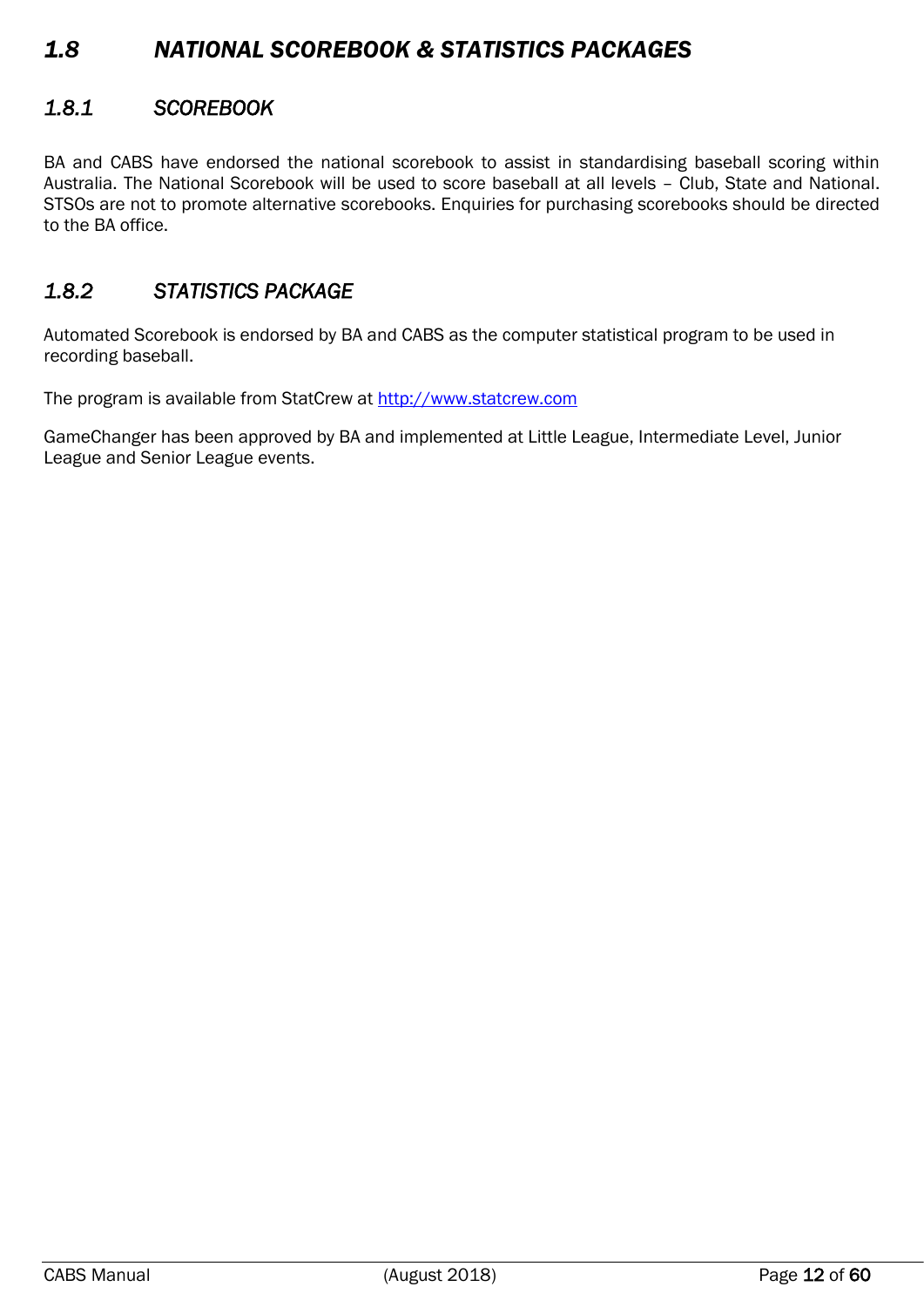# <span id="page-9-0"></span>*1.9 LEGEND FOR SCORING - SYMBOLS & COLOURS*

# **Legend for Scoring – Symbols and Colours**

**NOTE:** Replace # with the field position number of the fielder(s) who actually made the play(s). Replace \* with the batter number.

**RECOMMEND:** All line-ups, game details and runs scored be written in black or blue pen.

#### **LEAD PENCIL: BLUE PENCIL:**

| BOB#                | Batting out of Box         | <b>BB</b>            | Base on Balls                            |
|---------------------|----------------------------|----------------------|------------------------------------------|
| BOO#                | Batting out of Order       | BLK *                | <b>Balk</b>                              |
| $CS# - #$           | Caught Stealing a Base     | <b>Blue Line</b>     | Change of Pitcher (with hi               |
| $PO# - #$           | Picked off a Base          | <b>HPB</b>           | Hit by Pitched Ball                      |
| F#                  | Caught Fly Ball            | К                    | Foul tip 3 <sup>rd</sup> strike caught b |
| FF#                 | Caught Foul Fly Ball       | K <sub>2</sub>       | Batter swings on 3 <sup>rd</sup> strike  |
| FC#                 | <b>Fielders Choice</b>     | <b>KC</b>            | Batter watches 3 <sup>rd</sup> strike    |
| HBB#                | Hit by Batted Ball         | $WP*$                | Wild Pitch                               |
| IF#                 | Infield Fly                | <b>KWP</b>           | Batter swings on 3 <sup>rd</sup> strike  |
| L#                  | Caught Line Drive          | S                    | Sacrifice (with F# or MF#1               |
| FL#                 | Caught Foul Line Drive     | S                    | Sacrifice (with #-#B or E#E              |
| MB#                 | <b>Missed Base</b>         |                      |                                          |
| PPR#                | Passing a Preceding Runner | <b>GREEN PENCIL:</b> |                                          |
| UA#                 | Unassisted Put Out         | <b>Earned Runs</b>   | <b>Colour circle GREEN</b>               |
| $# - #$             | <b>Assisted Put Out</b>    |                      | One base hit (single)                    |
| ROL#                | <b>Running Off Line</b>    |                      | Two base hit (double)                    |
| INT#                | Offensive Interference     |                      | Three base hit (triple)                  |
| Sb*/DSb*Stolen Base |                            |                      | Home run hit                             |

| BOB #    | Batting out of Box     | вв               | Base on Balls                                                          |
|----------|------------------------|------------------|------------------------------------------------------------------------|
| BOO#     | Batting out of Order   | BLK *            | Balk                                                                   |
| CS # - # | Caught Stealing a Base | <b>Blue Line</b> | Change of Pitcher (with highlighter)                                   |
| PO # - # | Picked off a Base      | <b>HPB</b>       | Hit by Pitched Ball                                                    |
| F#       | Caught Fly Ball        | K.               | Foul tip 3 <sup>rd</sup> strike caught by catcher                      |
| FF#      | Caught Foul Fly Ball   | K <sub>2</sub>   | Batter swings on 3 <sup>rd</sup> strike                                |
| FC#      | <b>Fielders Choice</b> | <b>KC</b>        | Batter watches 3 <sup>rd</sup> strike                                  |
| HBB#     | Hit by Batted Ball     | $WP*$            | Wild Pitch                                                             |
| IF#      | Infield Fly            | <b>KWP</b>       | Batter swings on 3 <sup>rd</sup> strike, safe at 1 <sup>st</sup> on WP |
| L#       | Caught Line Drive      |                  | Sacrifice (with F# or MF# for Sac Flies)                               |
| FL#      | Caught Foul Line Drive |                  | Sacrifice (with #-#B or E#B for Sac Bunts)                             |
|          |                        |                  |                                                                        |

#### **GREEN PENCIL:**

| <b>Earned Runs</b> | <b>Colour circle GREEN</b> |
|--------------------|----------------------------|
|                    | One base hit (single)      |
|                    | Two base hit (double)      |
| Ξ                  | Three base hit (triple)    |
| Ξ                  | Home run hit               |
|                    |                            |

## **BALLS AND STRIKES: ORANGE PENCIL:**<br> **e** Balls Balls and Official Contract Contract Contract Contract Contract Contract Contract Contract Contract Contract Contract Contract Contract Contract Contract Contract Contract C C Called strikes Double Plays **Called the 1996** S Swinging strikes Transformation of the South 1 through 1 through 1 through 1 through 1 through 1 through 1 through 1 through 1 through 1 through 1 through 1 through 1 through 1 through 1 through 1 through 1 through 1 thr

| E# WT# etc       | Error - decisive, UPPER CASE     | <b>KPB</b>         | 3 <sup>to</sup> strike passed by catcher, safe |
|------------------|----------------------------------|--------------------|------------------------------------------------|
| e# wt# etc       | Error - extra base, lower case   | KE <sub>2</sub>    | 3rd strike errored by catcher, safe            |
| $PB*$            | Passed Ball                      | $K2-E3$            | 3 <sup>rd</sup> strike dropped by catcher, red |
| INT <sub>2</sub> | Defensive (Catcher) Interference |                    | misfielded at 1 <sup>st</sup> by first baseman |
| MF#              | Muffed Fly                       | $K2-3$             | 3 <sup>rd</sup> strike dropped by catcher, red |
| MFF#             | Muffed Foul Fly                  |                    | by catcher and thrown out at 1st               |
| OBS#             | Obstruction                      | KWT <sub>2</sub>   | 3 <sup>rd</sup> strike dropped by catcher, wh  |
| Unearned         | Colour circle RED                |                    | wild to first base                             |
| Runs             |                                  | K <sub>2</sub> BTS | 3 <sup>rd</sup> strike bunted foul             |
|                  |                                  |                    |                                                |

|              | <b>Balls</b>     | End of Inning       | Tarawn under last batter of inning                                                      |
|--------------|------------------|---------------------|-----------------------------------------------------------------------------------------|
| $\sim$<br>U. | Called strikes   | Double Plays        | $\Lambda$ & V through the 1 <sup>st</sup> and 2 <sup>nd</sup> out squares               |
|              | Swinging strikes | <b>Triple Plays</b> | $\Lambda$ & V through 1 <sup>st</sup> , 2 <sup>nd</sup> and 3 <sup>rd</sup> out squares |
|              | Fouled off       | Outs                | Record 1 2 or 3 in circle                                                               |

#### **RED PENCIL: MIXED COLOURS:**

| E# WT# etc       | Error - decisive, UPPER CASE     | <b>KPB</b>         | $3rd$ strike passed by catcher, safe on $1st$            |
|------------------|----------------------------------|--------------------|----------------------------------------------------------|
| e# wt# etc       | Error - extra base, lower case   | KE <sub>2</sub>    | $3rd$ strike errored by catcher, safe on $1st$           |
| PB <sup>*</sup>  | Passed Ball                      | $K2-E3$            | 3 <sup>rd</sup> strike dropped by catcher, recovered but |
| INT <sub>2</sub> | Defensive (Catcher) Interference |                    | misfielded at 1 <sup>st</sup> by first baseman           |
| MF#              | Muffed Fly                       | $K2-3$             | 3 <sup>rd</sup> strike dropped by catcher, recovered     |
| MFF#             | Muffed Foul Fly                  |                    | by catcher and thrown out at 1 <sup>st</sup> base        |
| OBS#             | Obstruction                      | KWT <sub>2</sub>   | 3 <sup>rd</sup> strike dropped by catcher, who throws    |
| Unearned         | Colour circle RED                |                    | wild to first base                                       |
| Runs             |                                  | K <sub>2</sub> BTS | 3 <sup>rd</sup> strike bunted foul                       |
|                  |                                  | KFC#               | $3rd$ strike, batter safe at $1st$ on play made          |
|                  |                                  |                    | at another base                                          |
|                  |                                  |                    |                                                          |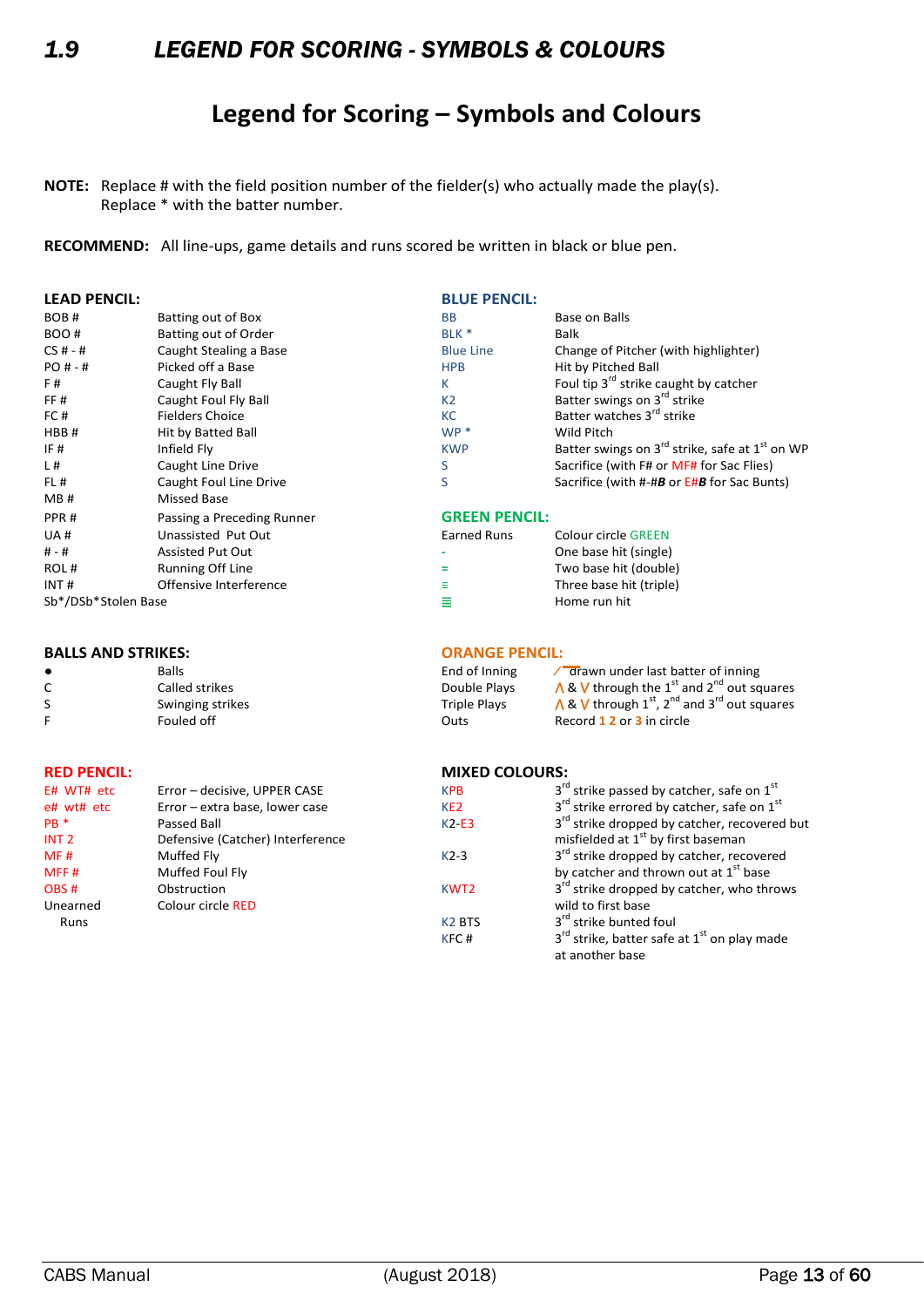<span id="page-10-0"></span>The Website will be updated on a regular basis with information pertaining to baseball scoring.

- o CABS Charter and Procedure Manual
- o Accreditation application forms for all Levels of Accreditation
- o Contact details for CABS Coordinator and STSOs
- o Dates for Accreditation Exams
- o Clinic dates as advised by STSOs
- o Queries on Baseball Rules Technical Commission ruling
- o Any changes to scoring techniques and / or methodology as directed by CABS at Train the Trainer workshops
- o National and International Events Scorer Applications
- o Advice of State / Territory / National / International Scoring appointments
- o Scorers Code of Contact
- o CABS Honour Board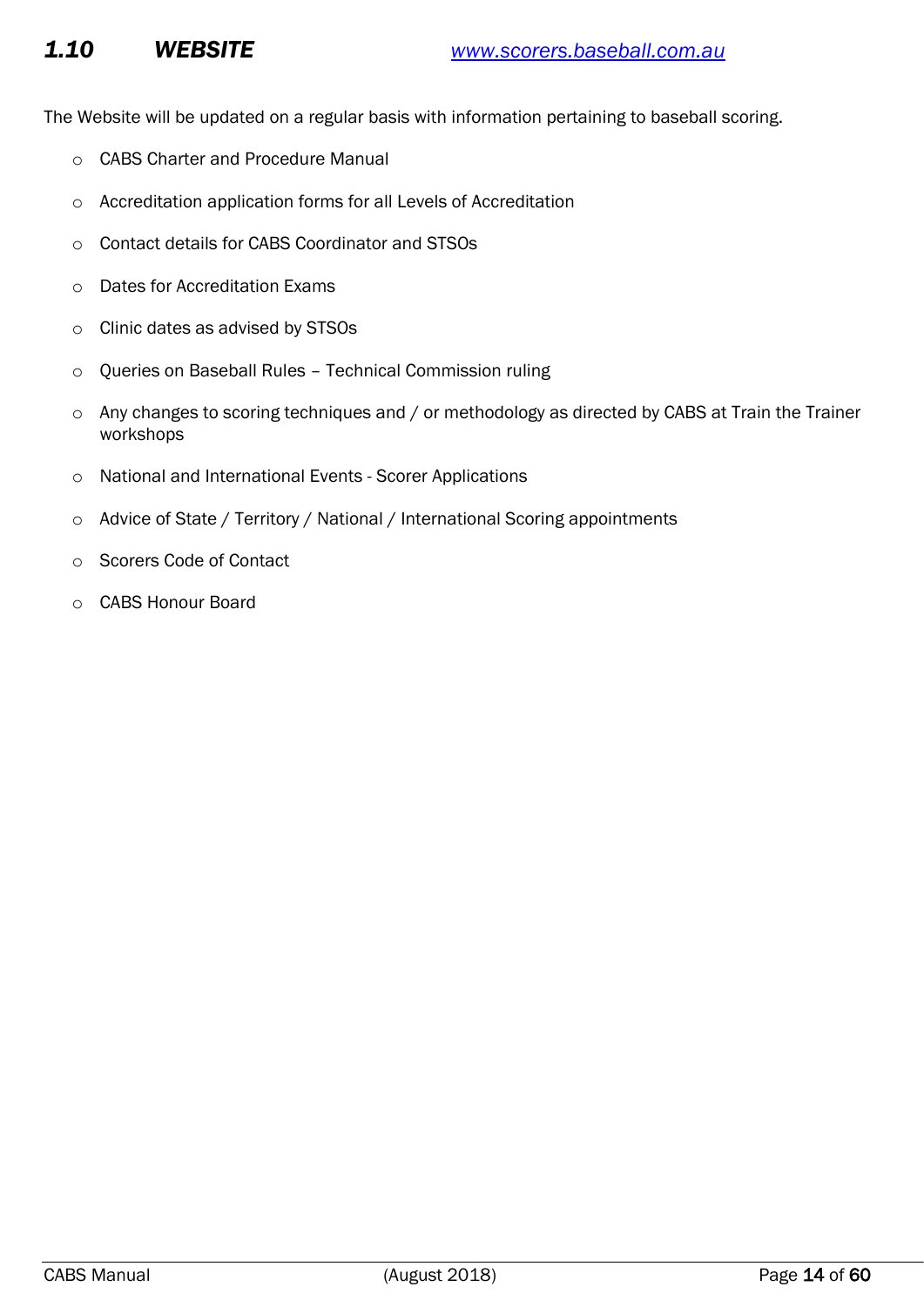# <span id="page-11-0"></span>*1.11 ARCHIVED INFORMATION*

Jenny Ratcliffe **Victoria** 

#### **HONORARY MEMBERS**

| Anne Bradbrook (deceased)<br>Rae Coleman (deceased)<br><b>Michael Gourlay</b><br>Paula Kenning<br>Diana Connors (deceased)                                              | South Australia<br>Western Australia<br>Victoria<br>Queensland<br>Queensland |                                                                                                                                                              |                                       |                                                                                   |
|-------------------------------------------------------------------------------------------------------------------------------------------------------------------------|------------------------------------------------------------------------------|--------------------------------------------------------------------------------------------------------------------------------------------------------------|---------------------------------------|-----------------------------------------------------------------------------------|
| CABS - formed March 2002                                                                                                                                                |                                                                              |                                                                                                                                                              |                                       |                                                                                   |
| <b>ABF Technical Development Officer</b><br><b>CABS Inaugural Technical Commissioners</b><br><b>CABS Inaugural Coordinator</b><br><b>CABS Inaugural Council Members</b> | <b>ACT</b><br><b>NSW</b><br><b>QLD</b><br><b>VIC</b>                         | <b>Geoff Robertson</b><br>Anne Bradbrook, Rae Coleman, Jenny Ratcliffe<br>Paula Kenning<br>Jan Alberts<br>Kerry Jackson<br>Paula Kenning<br>Jenny Ratcliffe  | <b>CBNSW</b><br>NT<br><b>SA</b><br>WA | Lyn Prytherch<br><b>Libby Williams</b><br>Anne Bradbrook<br>Rae Coleman           |
| <b>INVITEES</b>                                                                                                                                                         |                                                                              | Sue McCullough and Kylie Thomson                                                                                                                             |                                       |                                                                                   |
| CABS - 2003                                                                                                                                                             |                                                                              |                                                                                                                                                              |                                       |                                                                                   |
| <b>ABF Technical Development Officer</b><br><b>CABS Technical Commissioners</b><br><b>CABS Coordinator</b><br><b>CABS Annual Conference Attendees</b>                   | <b>ACT</b><br><b>NSW</b><br>QLD<br><b>VIC</b>                                | <b>Geoff Robertson</b><br>Anne Bradbrook, Rae Coleman, Jenny Ratcliffe<br>Paula Kenning<br><b>NIL</b><br>Melissa Jackson<br>Paula Kenning<br>Michael Gourlay | <b>CBNSW</b><br>NT<br><b>SA</b><br>WA | Lyn Prytherch<br><b>Libby Williams</b><br>Ellen Davidson<br>Rae Coleman           |
| <b>CABS</b> - 2004                                                                                                                                                      |                                                                              |                                                                                                                                                              |                                       |                                                                                   |
| <b>ABF Technical Development Officer</b><br><b>CABS Technical Commissioners</b><br><b>CABS Coordinator</b><br><b>CABS Accreditation Coordinators</b>                    | <b>ACT</b><br><b>NSW</b><br>QLD                                              | <b>Geoff Robertson</b><br>Anne Bradbrook, Rae Coleman, Jenny Ratcliffe<br>Paula Kenning<br><b>NIL</b><br>Denise Smith<br>Diana Connors                       | <b>CBNSW</b><br>NT<br><b>SA</b>       | Lyn Prytherch<br>Libby Williams<br>Ellen Davidson                                 |
| <b>CABS - 2005</b>                                                                                                                                                      | <b>VIC</b>                                                                   | <b>Michael Gourlay</b>                                                                                                                                       | WA                                    | Rosina Corker                                                                     |
| <b>ABF Technical Development Officer</b><br><b>CABS Technical Commissioners</b><br><b>CABS Coordinator</b><br><b>CABS Accreditation Coordinators</b>                    | <b>ACT</b><br><b>NSW</b><br><b>QLD</b><br><b>VIC</b>                         | Geoff Robertson<br>Anne Bradbrook, Paula Kenning, Michael Gourlay<br>Paula Kenning<br>Sue Morgan<br>Denise Smith<br>Diana Connors<br>Michele Winther         | <b>CBNSW</b><br>NT<br><b>SA</b><br>WA | <b>Judy Clifford</b><br><b>Libby Williams</b><br>Ellen Davidson<br>Deborah Redman |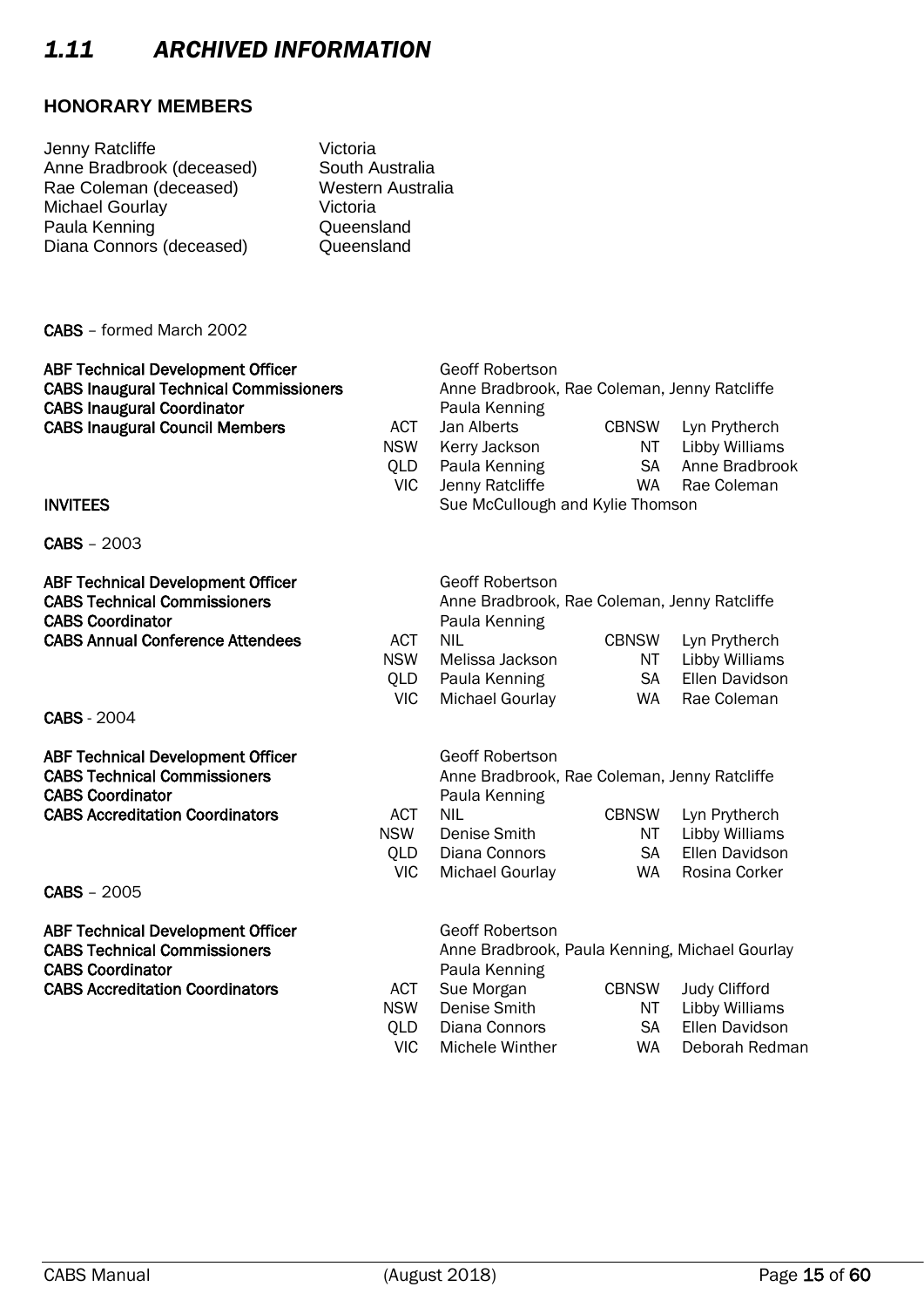CABS – 2006

| <b>ABF Technical Development Officer</b><br><b>CABS Technical Commissioners</b><br><b>CABS Coordinator</b>                                           |                                               | <b>Geoff Robertson</b><br>Paula Kenning, Michael Gourlay, Lorraine Dunn<br>Paula Kenning                       |                                       |                                                                             |
|------------------------------------------------------------------------------------------------------------------------------------------------------|-----------------------------------------------|----------------------------------------------------------------------------------------------------------------|---------------------------------------|-----------------------------------------------------------------------------|
| <b>CABS Accreditation Coordinators</b>                                                                                                               | <b>ACT</b><br><b>NSW</b><br><b>QLD</b>        | Sue Morgan<br>Denise Smith<br>Diana Connors                                                                    | <b>CBNSW</b><br>ΝT<br><b>SA</b>       | <b>Judy Clifford</b><br>Libby Williams<br>Ellen Davidson                    |
| <b>CABS - 2007</b>                                                                                                                                   | <b>VIC</b>                                    | Michele Winther                                                                                                | <b>WA</b>                             | Natalie Todd                                                                |
| <b>ABF Technical Development Officer</b><br><b>CABS Technical Commissioners</b><br><b>CABS Coordinator</b>                                           |                                               | <b>Geoff Robertson</b><br>Paula Kenning, Michael Gourlay, Lorraine Dunn<br>Paula Kenning                       |                                       |                                                                             |
| <b>CABS Accreditation Coordinators</b>                                                                                                               | <b>ACT</b><br><b>NSW</b><br><b>QLD</b>        | Sue Morgan<br>Sue McCullough<br>Diana Connors                                                                  | <b>CBNSW</b><br>NT<br><b>SA</b>       | <b>Judy Clifford</b><br><b>Libby Williams</b><br><b>Steve Eads</b>          |
| <b>CABS - 2008</b>                                                                                                                                   | <b>VIC</b>                                    | Michele Winther                                                                                                | <b>WA</b>                             | Natalie Todd                                                                |
| <b>ABF Technical Development Officer</b><br><b>CABS Technical Commissioners</b><br><b>CABS Coordinator</b><br><b>CABS Accreditation Coordinators</b> | <b>ACT</b>                                    | <b>Geoff Robertson</b><br>Paula Kenning, Michael Gourlay, Lorraine Dunn<br>Paula Kenning<br><b>Vicki Beard</b> | <b>CBNSW</b>                          | <b>Judy Clifford</b>                                                        |
|                                                                                                                                                      | <b>NSW</b><br>QLD                             | Sue McCullough<br>Diana Connors                                                                                | NT<br><b>SA</b>                       | <b>Libby Williams</b><br><b>Steve Eads</b>                                  |
| <b>CABS - 2009</b>                                                                                                                                   | <b>VIC</b>                                    | Michele Winther                                                                                                | <b>WA</b>                             | Natalie Todd                                                                |
| <b>ABF Technical Development Officer</b><br><b>CABS Technical Commissioners</b><br><b>CABS Coordinator</b>                                           |                                               | <b>Geoff Robertson</b><br>Paula Kenning, Lorraine Dunn, Robyn Karlsen<br>Paula Kenning                         |                                       |                                                                             |
| <b>CABS Accreditation Coordinators</b>                                                                                                               | <b>ACT</b><br><b>NSW</b><br>QLD               | Vicki Beard<br>Sue McCullough<br>Diana Connors                                                                 | <b>CBNSW</b><br>NT<br><b>SA</b>       | <b>Judy Clifford</b><br><b>Libby Williams</b><br><b>Steve Eads</b>          |
| CABS - 2010                                                                                                                                          | <b>VIC</b>                                    | Michele Winther                                                                                                | WA                                    | <b>Natalie Todd</b>                                                         |
| <b>ABF Technical Development Officer</b><br><b>CABS Technical Commissioners</b><br><b>CABS Coordinator</b>                                           |                                               | Geoff Robertson<br>Lorraine Dunn, Robyn Karlsen, Sue McCullough<br>Paula Kenning                               |                                       |                                                                             |
| <b>CABS Accreditation Coordinators</b>                                                                                                               | <b>ACT</b><br><b>NSW</b><br>QLD               | Vicki Beard<br>Sue McCullough<br>Diana Connors                                                                 | <b>CBNSW</b><br>NT<br><b>SA</b>       | <b>Judy Clifford</b><br>Libby Williams<br><b>Steve Eads</b>                 |
| CABS - 2011                                                                                                                                          | <b>VIC</b>                                    | Michele Winther                                                                                                | WA                                    | Natalie Todd                                                                |
| <b>ABF Technical Development Officer</b><br><b>CABS Technical Commissioners</b><br><b>CABS Coordinator</b>                                           |                                               | <b>Geoff Robertson</b><br>Lorraine Dunn, Robyn Karlsen, Sue McCullough<br>Paula Kenning                        |                                       |                                                                             |
| <b>CABS Accreditation Coordinators</b>                                                                                                               | <b>ACT</b><br><b>NSW</b><br>QLD<br><b>VIC</b> | Vicki Beard<br>Sue McCullough<br>Diana Connors<br>Michele Winther                                              | <b>CBNSW</b><br>ΝT<br><b>SA</b><br>WA | <b>Judy Clifford</b><br>Libby Williams<br><b>Steve Eads</b><br>Natalie Todd |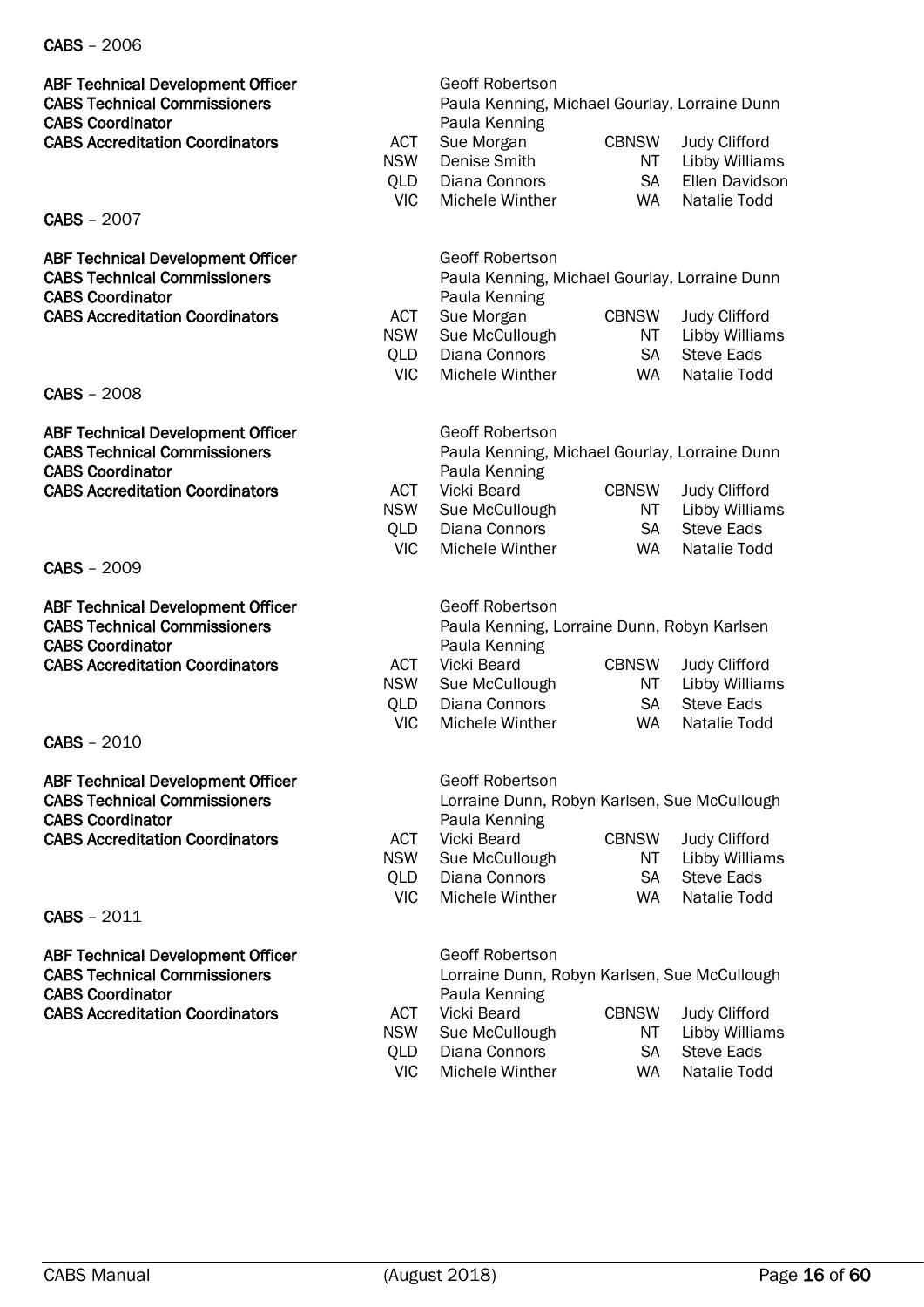#### CABS – 2012

| <b>ABF Technical Development Officer</b> |            | <b>Geoff Robertson</b>                    |              |                      |
|------------------------------------------|------------|-------------------------------------------|--------------|----------------------|
| <b>CABS Technical Commissioners</b>      |            | Robyn Karlsen, Sue McCullough, Steve Eads |              |                      |
| <b>CABS Coordinator</b>                  |            | Lorraine Dunn                             |              |                      |
| <b>CABS Accreditation Coordinators</b>   | ACT        | Vicki Beard                               | <b>CBNSW</b> | <b>Judy Clifford</b> |
|                                          | <b>NSW</b> | Paul McCullough                           | NT           | Libby Williams       |
|                                          | OLD.       | Meri Brealey                              | SA           | Enza Henty           |
|                                          | VIC.       | Michele Winther                           | WA           | Natalie Todd         |
|                                          |            |                                           |              |                      |

CABS – 2013

| <b>ABF Technical Development Officer</b> |            | Geoff Robertson                         |              |                      |
|------------------------------------------|------------|-----------------------------------------|--------------|----------------------|
| <b>CABS Technical Commissioners</b>      |            | Robyn Karlsen, Steve Eads, Meri Brealey |              |                      |
| <b>CABS Coordinator</b>                  |            | Lorraine Dunn                           |              |                      |
| <b>CABS Accreditation Coordinators</b>   | ACT        | Vicki Beard                             | <b>CBNSW</b> | <b>Judy Clifford</b> |
|                                          | <b>NSW</b> | Sue McCullough                          | NT.          | Libby Williams       |
|                                          | <b>OLD</b> | Meri Brealey                            | SA.          | Enza Henty           |
|                                          | VIC.       | Michele Winther                         | WA           | Natalie Todd         |

CABS – 2014

| <b>ABF Technical Development Officer</b> |            | Peter Gahan                             |              |                      |
|------------------------------------------|------------|-----------------------------------------|--------------|----------------------|
| <b>CABS Technical Commissioners</b>      |            | Robyn Karlsen, Steve Eads, Meri Brealey |              |                      |
| <b>CABS Coordinator</b>                  |            | Lorraine Dunn                           |              |                      |
| <b>CABS Accreditation Coordinators</b>   | ACT        | Vicki Beard                             | <b>CBNSW</b> | <b>Judy Clifford</b> |
|                                          | <b>NSW</b> | Sue McCullough                          | NT           | TBA                  |
|                                          | OLD.       | Meri Brealey                            | SA           | Enza Henty           |
|                                          | VIC        | Michele Winther                         | WA           | Natalie Todd         |

CABS – 2015

ABF Technical Development Officer **CABS Technical Commissioners CABS Coordinator** CABS Accreditation Coordinators ACT A

CABS – 2016

ABF Technical Development Officer **CABS Technical Commissioners CABS Coordinator** CABS Accreditation Coordinators<br>NS

|            | Peter Gahan                             |              |                      |
|------------|-----------------------------------------|--------------|----------------------|
|            | Robyn Karlsen, Steve Eads, Meri Brealey |              |                      |
|            | Lorraine Dunn                           |              |                      |
| ACT        | Vicki Beard                             | <b>CBNSW</b> | <b>Judy Clifford</b> |
| <b>NSW</b> | Sue McCullough                          | NT           | TRA                  |
| <b>OLD</b> | Meri Brealey                            | SА           | Enza Henty           |
| VIC.       | Michele Winther                         | WA           | Natalie Todd         |
|            |                                         |              |                      |

|            | <b>Brett Robson</b>                        |              |                      |
|------------|--------------------------------------------|--------------|----------------------|
|            | Steve Eads, Meri Brealey, Caroline Adamson |              |                      |
|            | Lorraine Dunn                              |              |                      |
| ACT        | Vicki Beard                                | <b>CBNSW</b> | <b>Judy Clifford</b> |
| <b>NSW</b> | Sue McCullough                             | NT           | TRA                  |
| OLD        | Meri Brealey                               | SA.          | Enza Henty SA        |
| VIC.       | Michele Winther                            | WA           | Natalie Todd         |